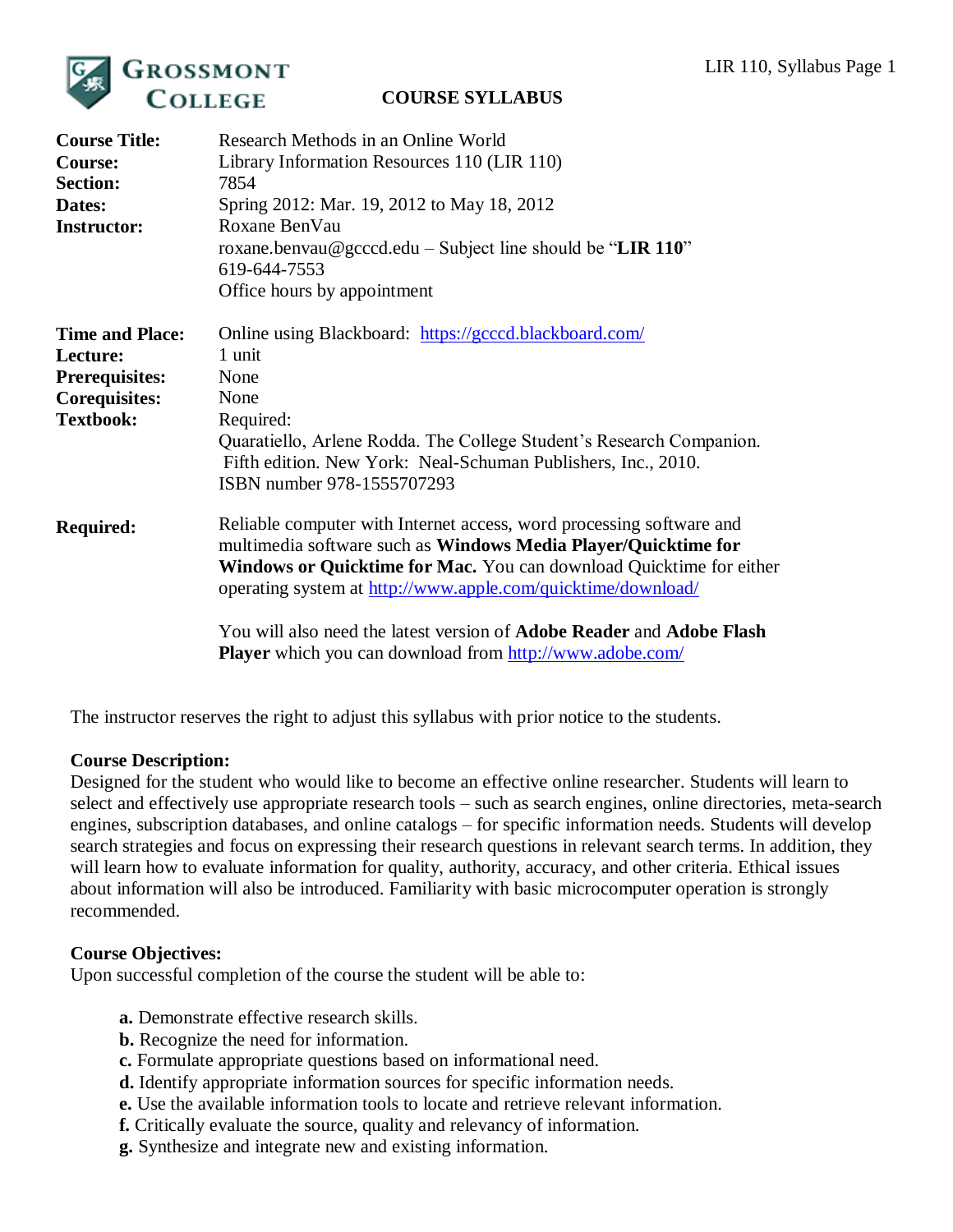**h.** Identify the ethical, legal and socio-political issues surrounding information and information

technology including plagiarism.

**i.** Demonstrate the ability to cite sources in order to properly credit sources and locate needed information.

# **Student Learning Outcomes:**

- 1. Our students will be able to refine a research topic by broadening or narrowing the subject matter.
- 2. Our students will be able to develop search strategies in order to locate information effectively.
- 3. Our students will be able to use online catalogs to locate books.
- 4. Our students will be able to use electronic databases and the Internet to locate information including periodical articles.
- 5. Our students will be able to document retrieved information in accordance with established style manuals.
- 6. Our students will be able to evaluate information resources for their appropriateness for academic research.
- 7. Our students will be able to compare various libraries to determine which would most likely have the information they are seeking.

# **Evaluation:**

Grades will be based on multiple measures of performance and may include, but are not limited to:

- weekly assignments (required discussion posts, quizzes, LUCI online tutorial) (140 pts)
- final Works Cited assignment (25 points)
- cumulative final exam (45 points)

There is a total of 210 points possible for the assignments in this course including discussion posts, quizzes, final Works Cited assignment, and the cumulative final exam.

90% and above is an A grade 80% - 89% is a B grade 70% - 79% is a C grade (students taking the course for credit/no credit must earn 70% or above for "credit") 60% - 69% is a D grade below 60% is a F grade

# **Assignments:**

Each week, students will have various assignments to complete. These may include weekly posts to the discussion board, responding to fellow classmates' posts, quizzes, etc. Please pay careful attention to due dates for various assignments. **I do not accept late assignments** unless students meet "Extenuating circumstances" as defined under "Attendance Policy" (below). Please make sure you complete assignments in advance of the due date with this in mind. Unless otherwise stated, assignments must be completed by 11:59 pm the **Sunday** of the week the assignment is due.

# **Adding, Dropping, & Withdrawing:**

Students who have not signed into Blackboard by the first day of class (March 19, 2012) may be dropped as "no shows" from this course.

It is the student's responsibility to add, drop, or withdraw from classes before the deadlines found in the class schedule. If a student does not drop the course within the time granted in the schedule, he or she will receive a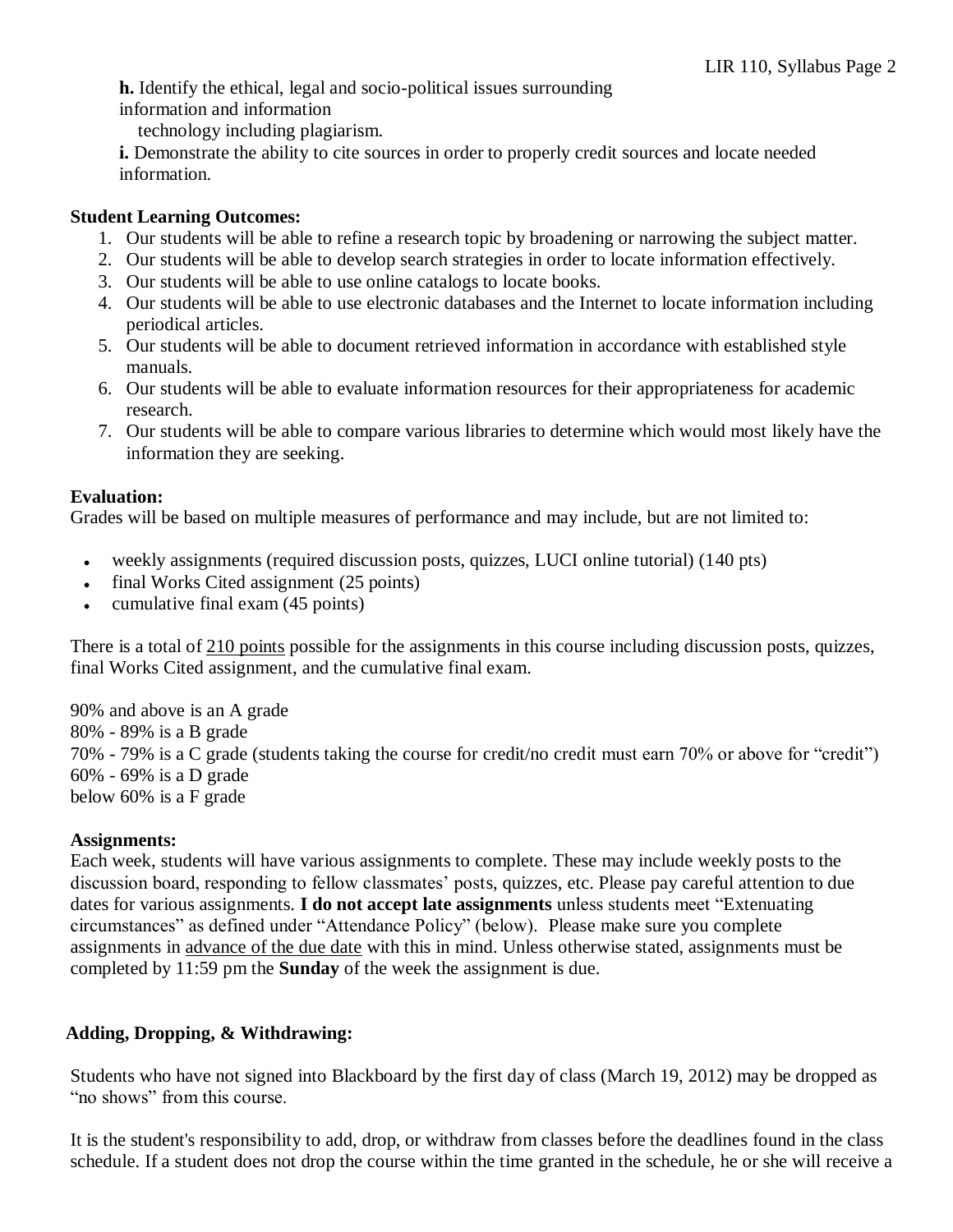letter grade for the course. The dates below are correct to the best of my knowledge, but I make no guarantee of their accuracy. It is the student's responsibility to be aware of these dates and to act on them accordingly. Please confirm dates with Admissions or with the Course Schedule should you consider dropping.

#### IMPORTANT Registration Deadlines **for this 8-week course**:

| Late Registration and Program Change                | Mar. 23 |
|-----------------------------------------------------|---------|
| Last Day to Drop Classes w/out a "W" on your Record | Mar. 23 |
| Last Day to Apply for a Refund                      | Mar. 23 |
| Last Day to Apply for P/NP (CR/NCR)                 | Mar. 30 |
| Last Day to Drop Classes                            | May 4   |

# **Pass/No Pass**

It is the student's responsibility to apply for credit/no credit for classes they do not want to receive a letter grade in before the deadlines found in the class schedule. It is advised that student's consult a counselor regarding any implications to such a decision.

If you need assistance in deciding to drop a class or apply for pass/no pass, counselors are available for your help. Please see the counseling Website at <http://www.grossmont.edu/counseling/faq.asp>There you will also find a link to an online counselor.

# **Course Repetition**

**--**A student, through a combination of substandard grades (D or F) and withdrawals on their student record, may only take a class three times.

--If a student, through a combination of substandard grades (D or F) and withdrawals, wishes to take a class for the fourth time, they must submit a petition to the Admissions and Records Office. Petitions will only be approved based on extenuating circumstances.

--Military Withdrawals do not count in terms of repetition restrictions, nor do withdrawals that occur due to fire, flood (Title 5 Sections 55024 and 58509)

#### **Method of Instruction:**

Course readings; electronic discussion boards; hands-on experience.

# **Course Materials:**

#### **Required Textbook (also on Reserve in the library):**

Quaratiello, Arlene Rodda. The College Student's Research Companion. Fifth edition. New York: Neal-Schuman Publishers, Inc., 2010. 978-1-55570-729-3

Note: The cost of the textbook is approximately \$55 new and \$33 used. You can always save money by utilizing the free copy in the Reserves section of our Library or by renting the book. One company that rents textbooks can be found at [http://www.chegg.com](http://www.chegg.com/) . Search for the book by ISBN number 9781555707293. When last checked this site had the book available for a \$29.99 rental fee. You may also use the  $4<sup>th</sup>$  edition of the Quaratiello text, ISBN 978-1-55570-588-6.

# **Required Weekly Readings:**

In addition to the Quaratiello book, students are required to read weekly lectures and view multimedia tutorials that will be posted to Blackboard.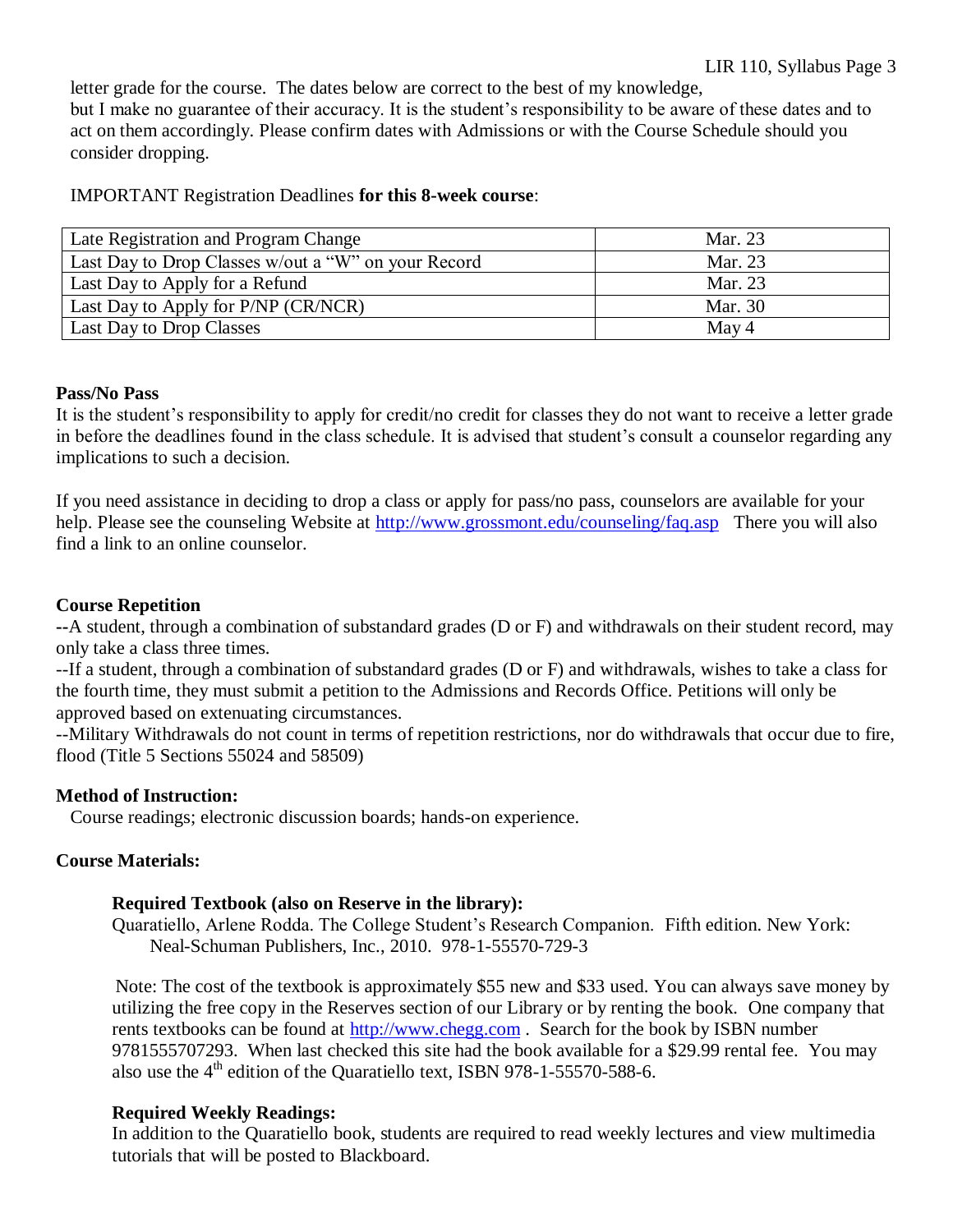# **Required Computer Skills and Equipment:**

You are required to either have, or have access to, a computer with an Internet connection; high-speed connection is recommended. You must have an email account and be familiar with receiving and sending emails that have attached documents. Also, you are required to have basic keyboarding skills.

Many students enjoy the convenience of an online course from their computers at home. If you do not have a home computer with internet access you are encouraged to utilize the computers in the Learning and Technology Resource Center. This includes the Library where computers are on a first-come, first-serve basis and the Technology Mall. Keep in mind that using these computers takes preplanning as they are in high demand.

# **Student Code of Conduct:**

Cheating and plagiarism (using as one's own ideas writings, materials, or images of someone else without acknowledgement or permission) can result in any one of a variety of sanctions. Such penalties may range from an adjusted grade on the particular exam, paper, project, or assignment (all of which may lead to a failing grade in the course) to, under certain conditions, suspension or expulsion from a class, program or the college. For further clarification and information on these issues, please consult with your instructor or contact the office of the Associate Dean of Student Affairs.

Furthermore, online behavior that impedes the process of instruction or distracts others such that learning is inhibited is not tolerated and will be considered a breech of the Student Code of Conduct and be addressed accordingly.

# **Attendance Policy:**

A student shall be dropped if no longer participating in the course, except if there are extenuating circumstances. 'No longer participating' includes, but is not limited to, excessive unexcused absences. 'Extenuating circumstances' are verified cases of accidents, illness, other circumstances beyond the control of the student. (Title V, 58004)**.** When absences exceed the number of hours a class meets in one week, students may be dropped for excessive absence.

# **Accommodations for Students with Disabilities:**

Students with disabilities who may need accommodations in this class are encouraged to notify the instructor and contact Disabled Student Services & Programs (DSP&S) early in the term so that reasonable accommodations may be implemented as soon as possible. Students may contact DSP&S in person in room 110 or by phone at (619) 644-7112 (voice) or (619) 644-7119 (TTY for deaf).

# **Final Exam:**

All Grossmont College classes are required to have final examinations. In the event a severe illness or emergency prevents a student from taking a final examination during the regularly scheduled time, instructors must be notified and the student must make up the examination as soon as possible. In all cases the illness or emergency must be verified.

# **Course Schedule**

The instructor reserves the right to change the schedule with prior notice. This is an approximate schedule. **Assignments are due per this schedule. Late assignments are not accepted**. Assignment details will be posted each week (at the end of the same week's lecture, on the Discussion Board, or elsewhere). This outline is just a schedule of what to expect each week; **do not complete assignments from brief descriptions here.**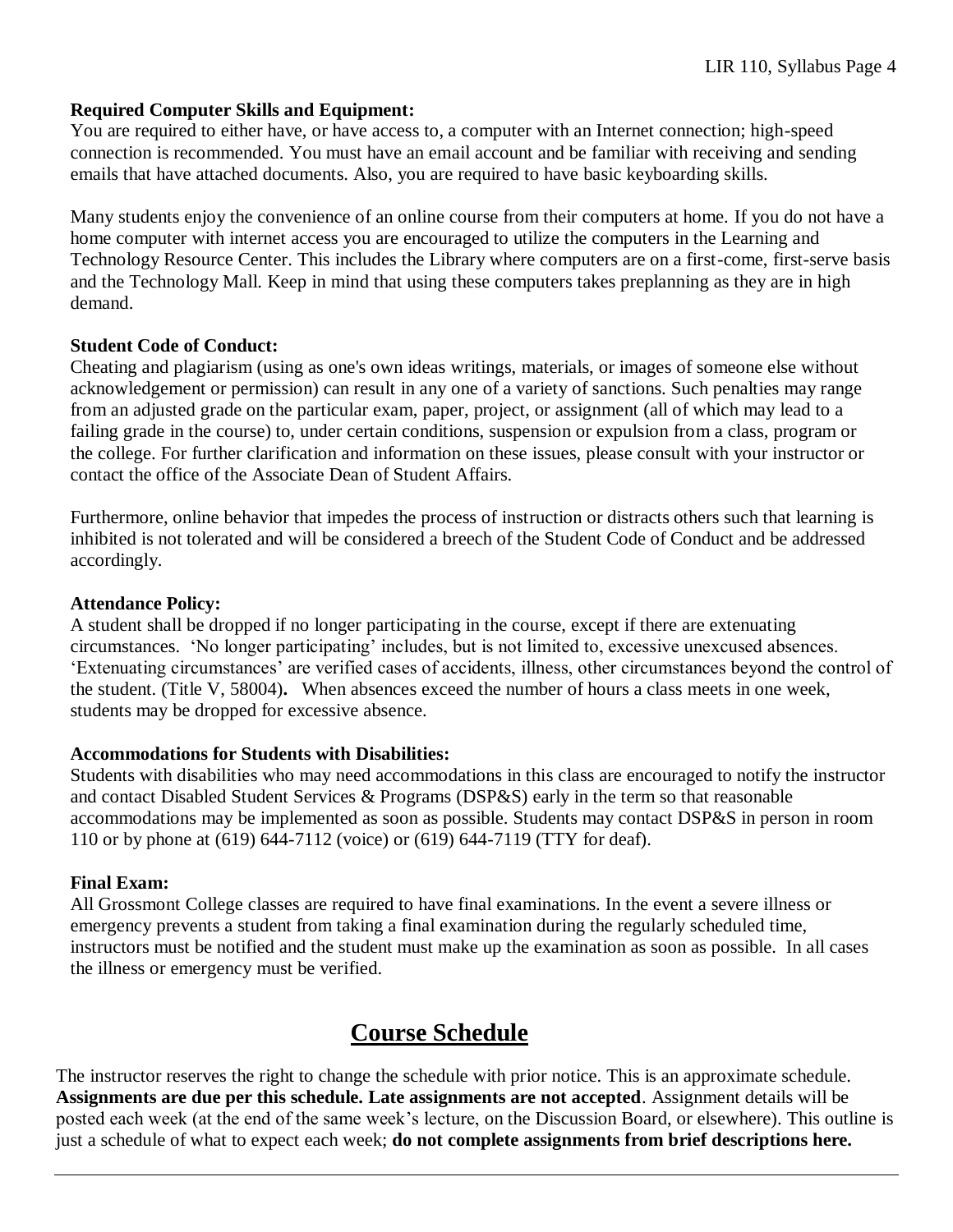# **Week 1 – Introduction to Library Services and General Research Strategies**

Reading: Week 1 Lecture; Quaratiello, Chapter1

Assignments due: Post Intro to Discussion Board, respond to at least 3 classmates' posts. (10 pts) Take the Library's Online Tutorial. Must complete and submit quiz at end. (10 pts) Take the Orientation Quiz (10 pts.)

# **Week 2 – Searching the Online Catalog, General Research Strategies, continued**

Reading: Week 2 Lecture; Quaratiello, Chapter 4

Assignments due: Post Topic and list of keywords, respond to 3 classmates' posts. (15 pts) Complete the Week 2 Searching the Online Catalog quiz (15 pts)

#### **Week 3 – Searching the Online Catalog, cont., Evaluating & Documenting Book Sources**

Reading: Week 3 Lecture; Quaratiello Chapter 5 and p. 142

Assignments due:

 Post MLA citations for 6 books (2 circulating, 2 reference, 2 eBooks) that relate to your Topic. Also tell what specific steps you took to find each book. (Please see, and follow, example in Discussion Board). Respond to at least 3 fellow classmates' citations. (15 pts) Submit "Citation Game" assignment (5 pts)

# **Week 4 – Searching for Information on the Internet, Evaluating & Documenting Internet Sources**

Reading: Week 4 Lecture; Quaratiello, Chapter 2 and 3

Assignments due: Post MLA citations for 3 websites that will help to research your topic. Also respond to at least 3 fellow classmates' posts. (15 pts)

#### **Week 5 – Searching Electronic Databases**

Reading: Week 5 Lecture; Quaratiello Chapter 6

Assignments due: Complete the Week 5 quiz. (15 pts)

#### **Week 6 – Searching Electronic Databases, Evaluating & Documenting Sources from Databases**

Reading: Week 6 Lecture Use Quaratiello to complete assignment